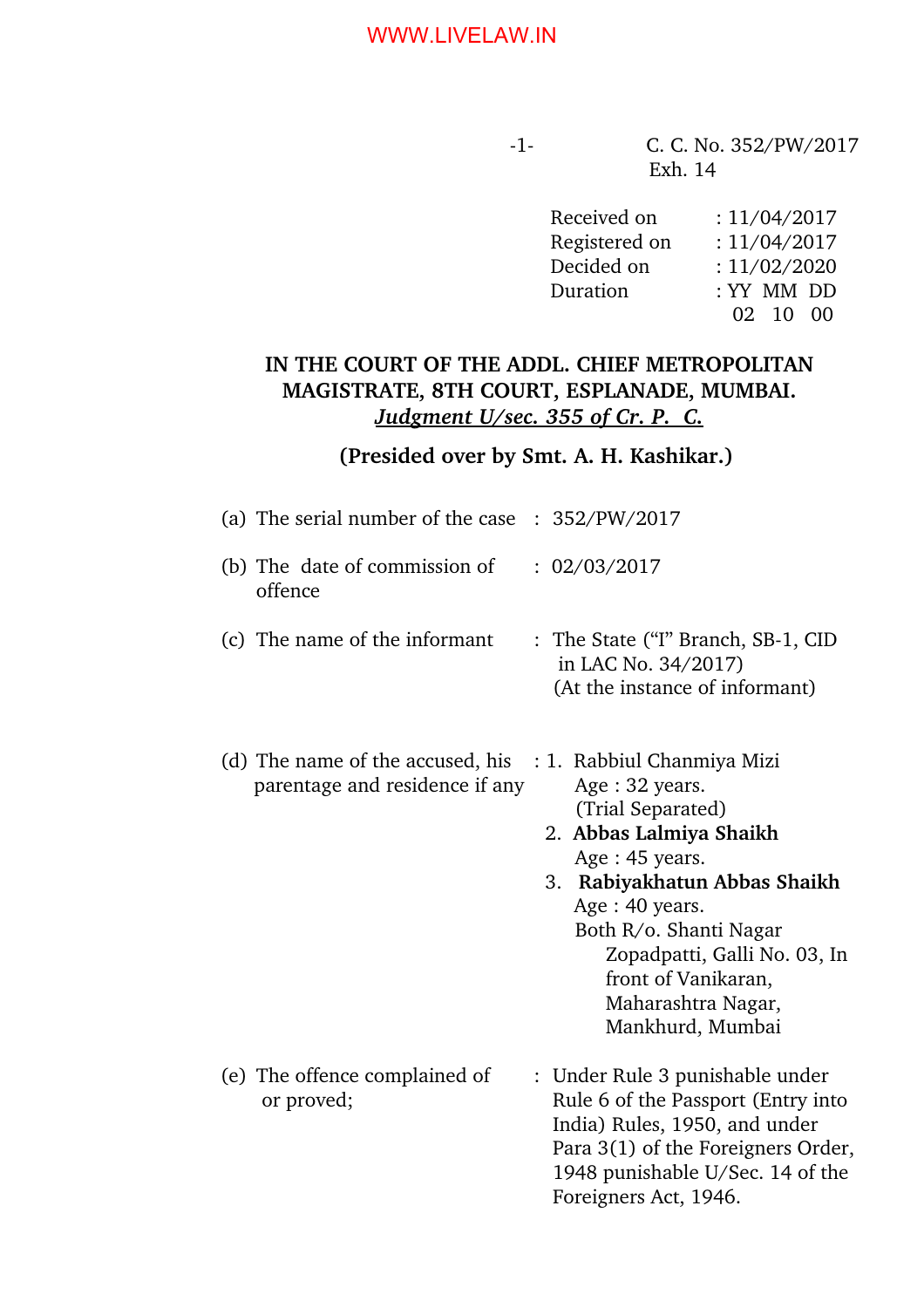$-2$ - C. C. No. 352/PW/2017 Exh. 14

| (f) The plea of accused | Not proved.<br>: The accused Nos. 1, 2 and 3<br>pleaded not guilty. |
|-------------------------|---------------------------------------------------------------------|
| $(g)$ The final order   | : Accused Nos. 1, 2 and 3 are<br>acquitted.                         |

(h) The date of final order  $\therefore$  11/02/2020

#### **JUDGMENT**

#### **(Delivered on 11/02/2020)**

1] Accused Nos. 2 and 3 stands charge-sheeted along-with absconding accused No. 01 for breach of condition, of Rule 3 punishable under Rule 6 of the Passport (Entry into India) Rules, 1950, and under Para 3(1) of the Foreigners Order, 1948 punishable U/Sec. 14 of the Foreigners Act, 1946.

2] Prosecution case in brief, is as under :

The complainant head constable Vasant Rajaram Patil was attached to 'I' Branch of SB-1, CID, Mumbai as Police Head Constable. On 01/03/2017 API Pandurang Dashrath Khillari received information about some Bangladeshi infiltrators being residing illegally at Ray Raod, Mumbai. Squad was deputed for raid. He along-with the police staff and the secret informer proceeded towards Ray Road, Mumbai and accosted the accused persons. It is alleged by the prosecution that upon inquiry, all those persons i.e accused persons admitted to be Bangladeshi nationals. Accordingly, the report was lodged by the first informant HC Vasant Rajaram Patil.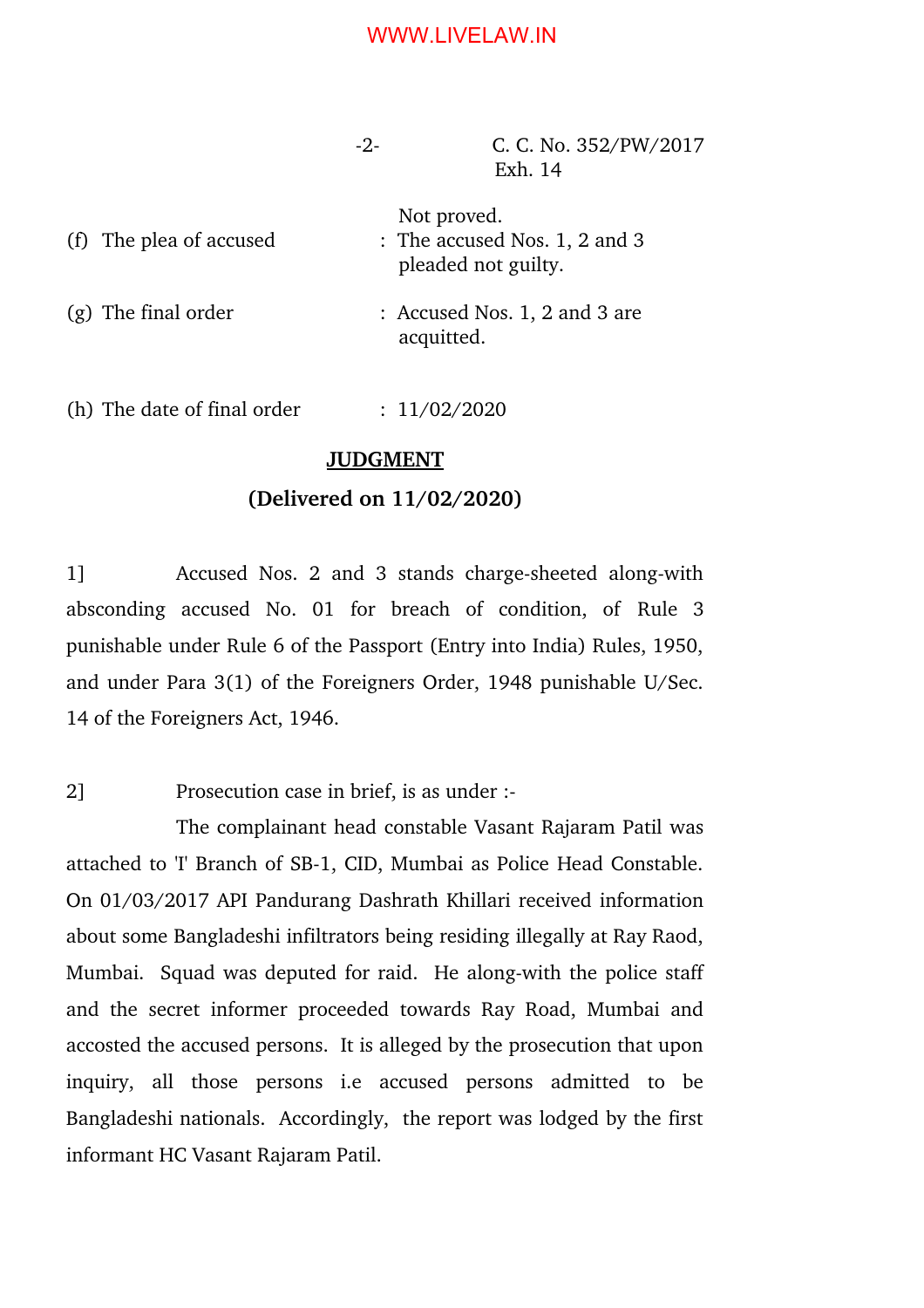3] Thereafter, LAC No. 34/17 came to be registered and it was investigated by API Panduran Khillari. He formally arrested the accused persons under arrest panchanama. Show Cause Notices were issued to accused persons by DCP of 'I' Branch. Upon completion of investigation I. O. found sufficient evidence against accused persons and therefore, he filed charge-sheet against them.

4] My Ld. Predecessor framed charge against the accused Nos. 1, 2 and 3. It was read over and explained to the accused to which they pleaded not guilty and claimed to be tried. In support of their case, prosecution has examined two witnesses. Accused No. 01 became absconding during trial, hence his trial is separated from other accused. Thereafter, statement of accused U/sec. 313 of Cr. P. C. is recorded. Accused have filed original documents on record to establish their nationality. It is their defense that they are Indian Citizens. They also relied upon documentary evidence. Thus, their defense is of total denial.

5] Heard Ld. APP Smt. Lingayat and accused in person at length.

6] Following points arose for my determination and I record my findings against each of them with reasons to follow.

**Sr. No. Points Findings** 1 Whether prosecution proved that, on or before 01/03/2017 at about 00.45 hrs.,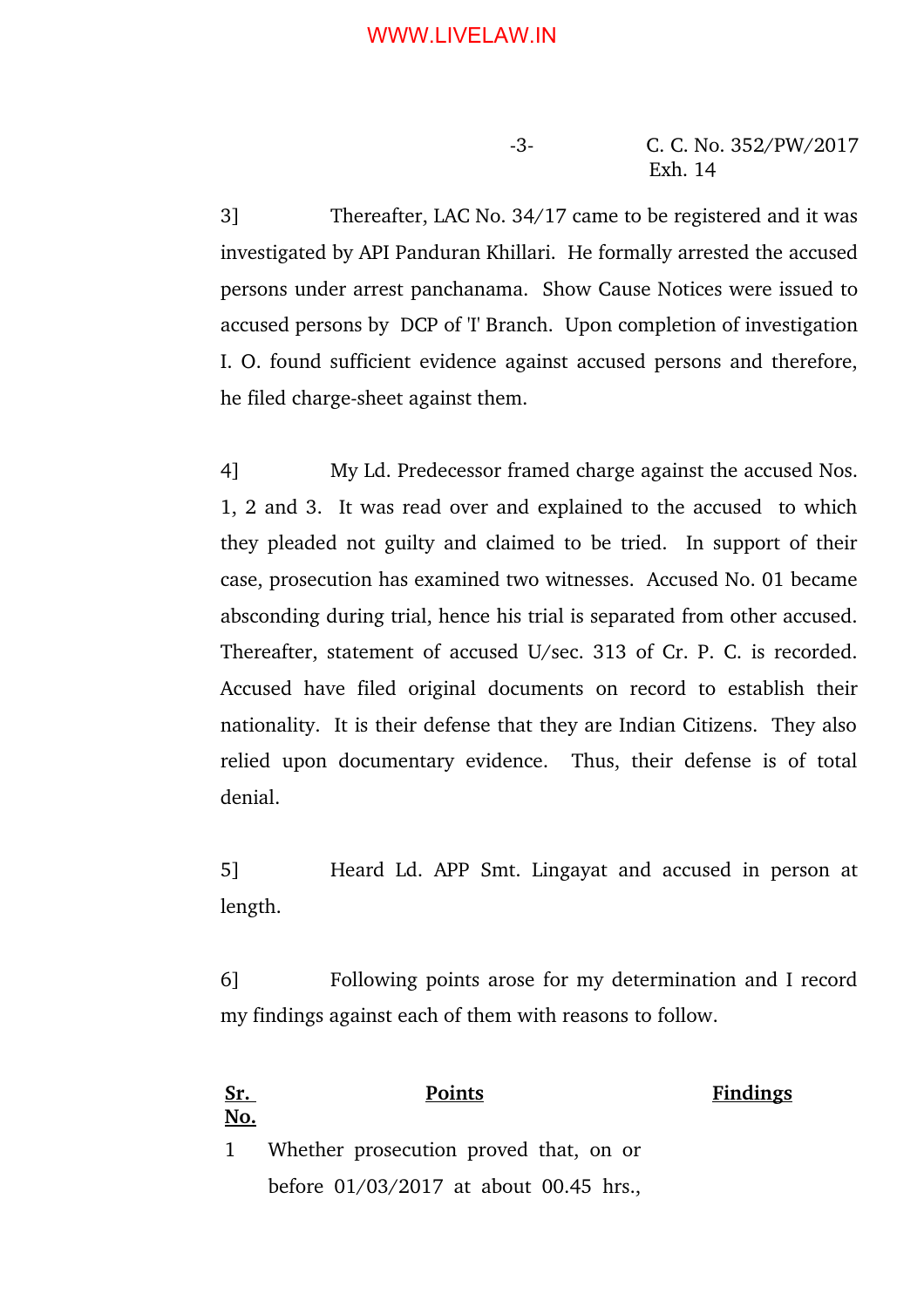4 C. C. No. 352/PW/2017 Exh. 14

accused Nos. 2 and 3 along-with absconding accused no. 1 were found being Bangladeshi Nationals entered into India, particularly in Mumbai without possessing valid passport or travel documents and thereby committed breach of condition **Under Rule 3 punishable under Rule 6 of the Passport (Entry into India) Rules, 1950 ?**

2 on or before 01/03/2017 at about 00.45 hrs., accused Nos. 2 and 3 along-with absconding accused no. 1 were found being Bangladeshi Nationals entered into India through unauthorized route without leave of civil authority or Registration Officer and thereby committed an offence punishable **Under Para 3(1) of the Foreigners Orders, 1948 punishable U/Sec. 14 of the Foreigners Act, 1946 ?** In the negative.

3 What Order? : Accused Nos. Nos. 2

and 3 are acquitted.

#### **R E A S O N S**

#### **AS TO POINT NOS. 1 & 2** :

7] Both these points are interlinked with each other, hence for sake of convenience, both are discussed simultaneously.

In the negative.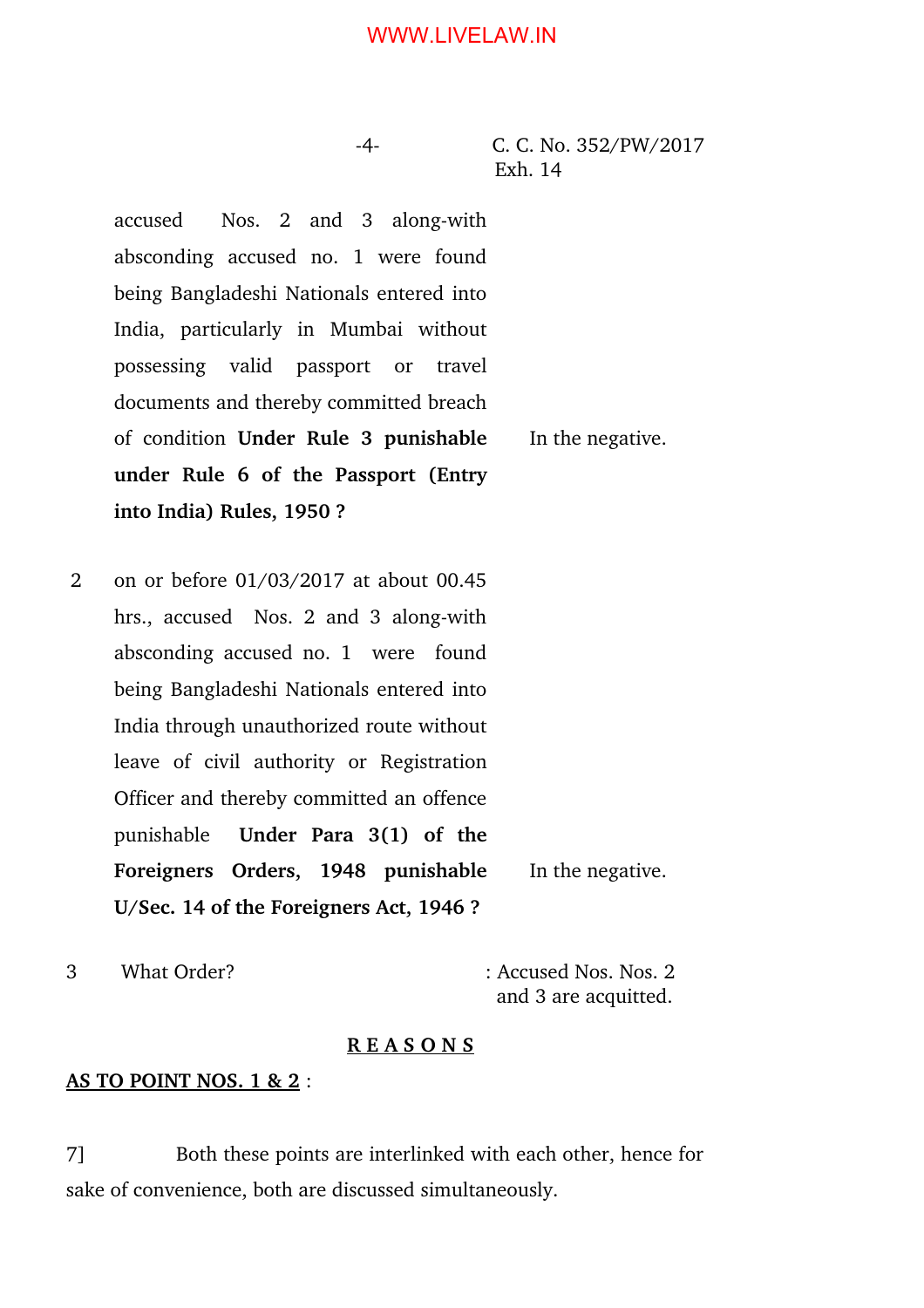In order to prove aforesaid offences against the accused, prosecution examined in all two witnesses.

*1. PW 1 Police Head Constable Vasant Rajaram Patil Exh.3 (First informant)*

*2. PW 2 API Pandurang Dashrath Khillari Exh.05 (I.O.)*

8] Prosecution has relied upon the documents such as FIR below Exh.4, show cause notices below Exh. 09 to 11 etc.

9] PW 1 Police Head Constable Vasant Rajaram Patil is the Head Constable attached to I Branch whereas PW 2 API Pandurang Dashrath Khillari is the API attached to I Branch. PW 1 has catagorily deposed that on dated 01/3/2017, the PW 2 Shri Pandurang Khillari received information from the secret informer that some Bangladeshi infiltrators are residing in Ray Road Mumbai. Therefore, he himself, PW 2 API Pandurang Khillari and other staff members went to Ray Road, Mumbai at about 00.45 am. PW 2 Shri Pandurang Khillari has deposed that after receipt of said information he had conveyed said information to the Sr. PI and Sr. PI issued the orders to take appropriate action. He further deposed that they had prepared the squad and went to the spot at 00.45 am. Both the witnesses further deposed that secret informer pointed out towards one hut, they knocked the door of hut and one person namely Rabiul came out of the hut and he gave reckless answers to their inquiry. They further deposed that other accused persons were also accosted by them from Shanti Nagar, Galli No. 03, Mankhurd, Mumbai as per the information given by accused Rabiul. All of them had admitted that they are resident of Bangladesh. Therefore, PW 1 filed his report vide Exh.4.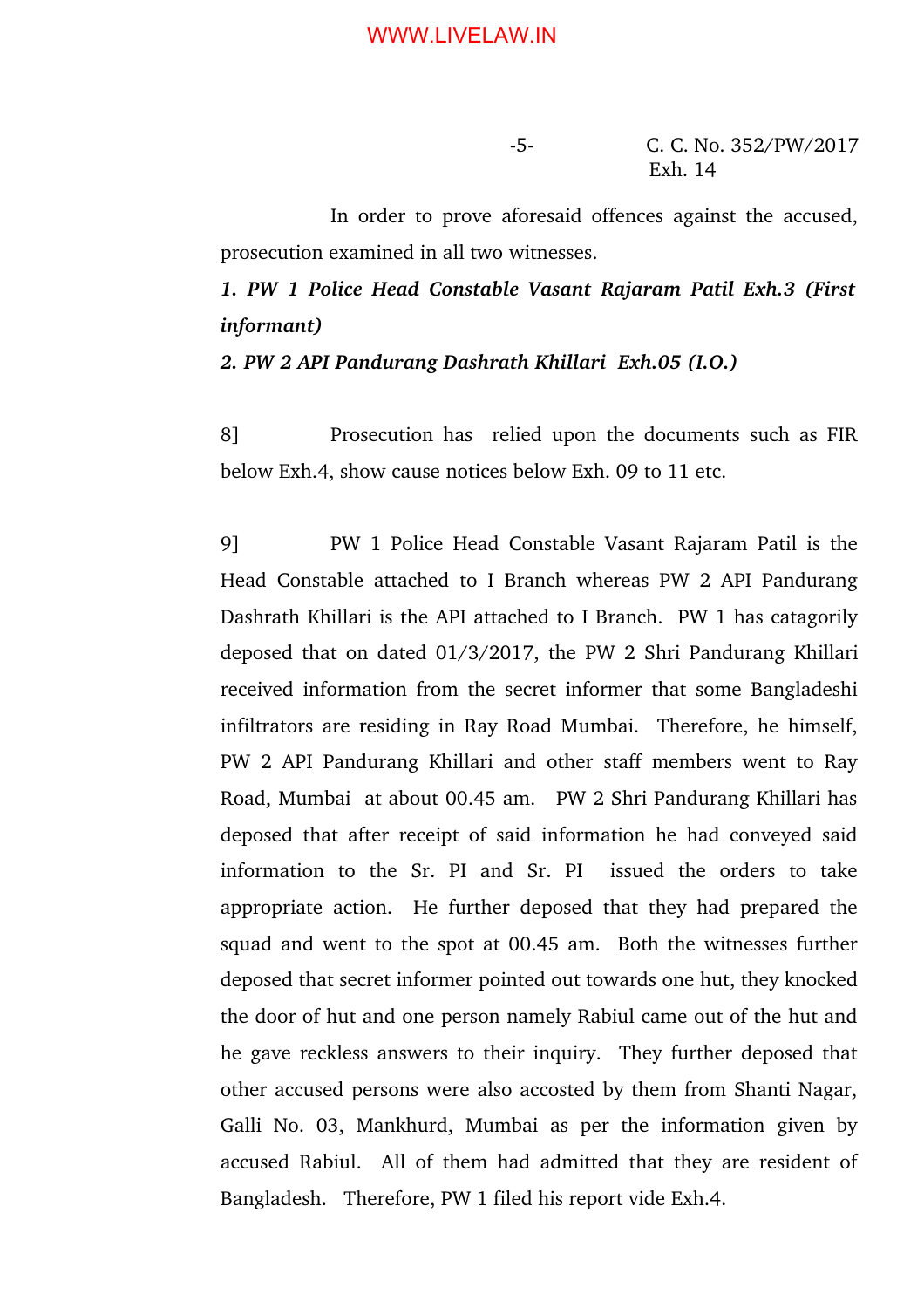6 C. C. No. 352/PW/2017 Exh. 14

10] PW 2 further deposed that all the accused person were brought to I Branch office and during inquiry they disclosed that the accused persons had entered into India through unauthorized route without valid document of entry because of the poverty and starvation spread over in Bangladesh. Hence, show cause notice was given by the appropriate authority i.e the Deputy Commissioner of Police. After completion of investigation he has filed charge-sheet against the accused persons.

11] Here, it is visible that the author of show cause notices i.e the Deputy Commissioner of Police is not examined here. However, said notices are not directly denied by the accused. To the contrary, the suggestion was put during cross examination that the notice was issued after commencement of trial. Said suggestion make it clear that show cause notice was served on the accused. The notices are filed at Exh. 09 to 11 bearing signature and the date of issuance of the same. The contrary is not established by the defense therefore, I hold that the show cause notices are proved and the non examination of Deputy Commissioner of Police is not fatal to the prosecution case.

12] Ld. APP has argued that the prosecution has established prima facie case against accused persons and therefore the burden is upon the accused to show that they are not the foreigner. Undoubtedly, there is no question about the legal position that when the question arises as to whether or not a person is a foreigner, the burden lies upon the accused U/sec. 9 of the Foreigners Act, 1946 to establish that he is Indian citizen in the manner claimed by him. To that effect I have perused the record and the cross-examinations led by the defense side.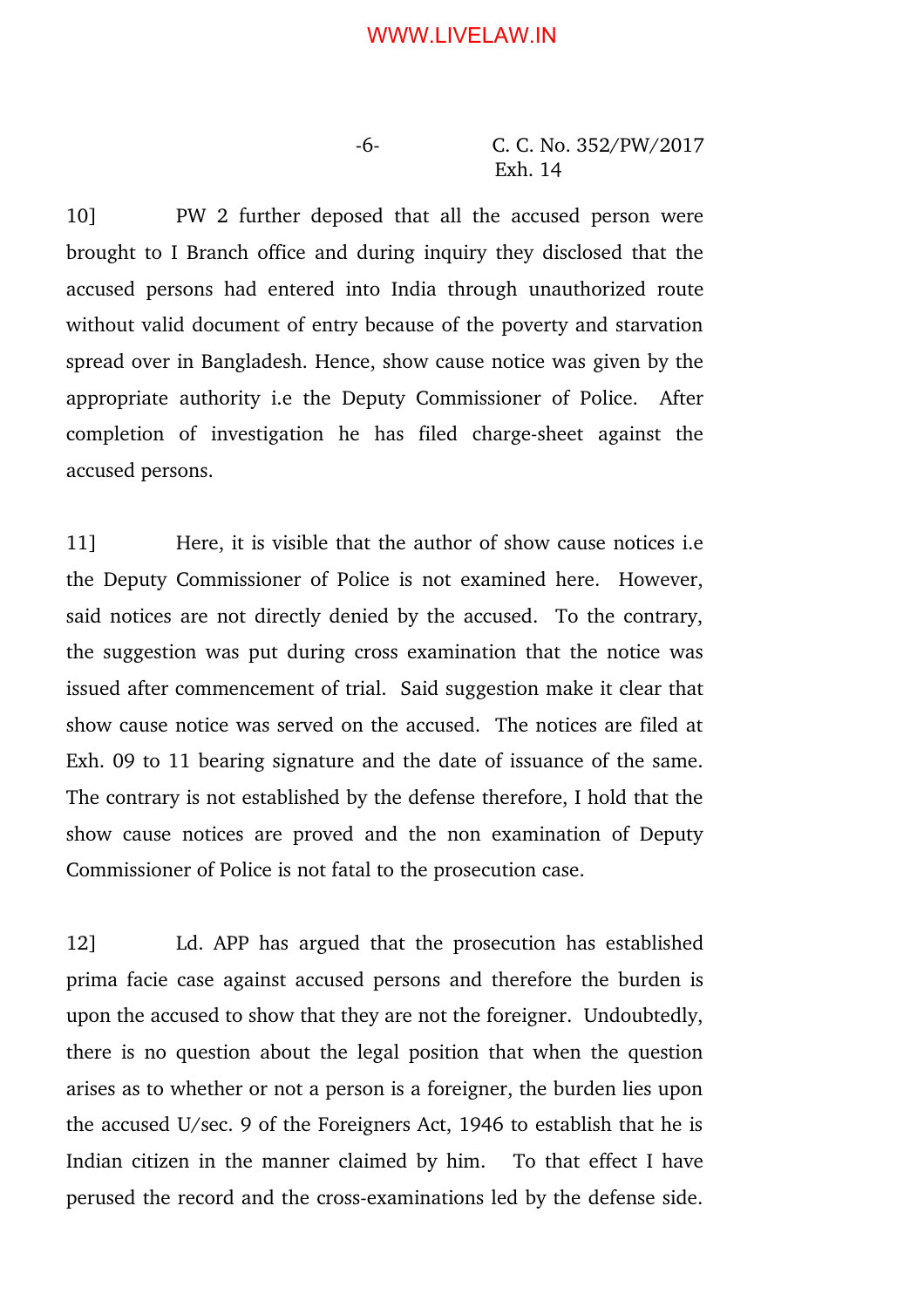On perusal of cross examination of PW 1 and PW 2, it is nowhere satisfied that the suspect of prosecution regarding nationality of accused and their unauthorized entry into India was unjust or unfair. It is visible that the witnesses are the public servants and they were discharging their duty as a public servant and the raid was conducted as a part of their duty. The issue of enmity is not raised even by the defense also. Therefore, I hold that there cannot be a suspect on the intention of  $PW_1$  and  $PW_2$  in launching prosecution against the accused. However, as said above, it is for the accused to prove that they are not the foreigner, once reasonable ground for prosecution is established by the prosecution machinery. Here it is visible that the accused persons have filed various documents on record. Oral evidence is not given by the accused but original public documents are filed on record by them.

13] The accused No.2 has filed his Aadhar Card, PAN Card, Election Card, Passbook, Health Card and Ration Card. It is pertinent to note Aadhar Card, PAN card, Election Card and Ration Card are the documents issued by the public authority and the same can be termed as public document. They are admissible in evidence.

14] Accused no. 3 has filed her Aadhar Card, Pan Card and Election Card. All these documents are the public documents.

15] The bunch of original documents is filed by the accused side to establish the nationality of accused persons and it is argued that all accused persons are the Indian nationals. It is visible that sufficient documentary evidence is produced on record by the accused to discharge the burden of proving nationality. The prosecution just put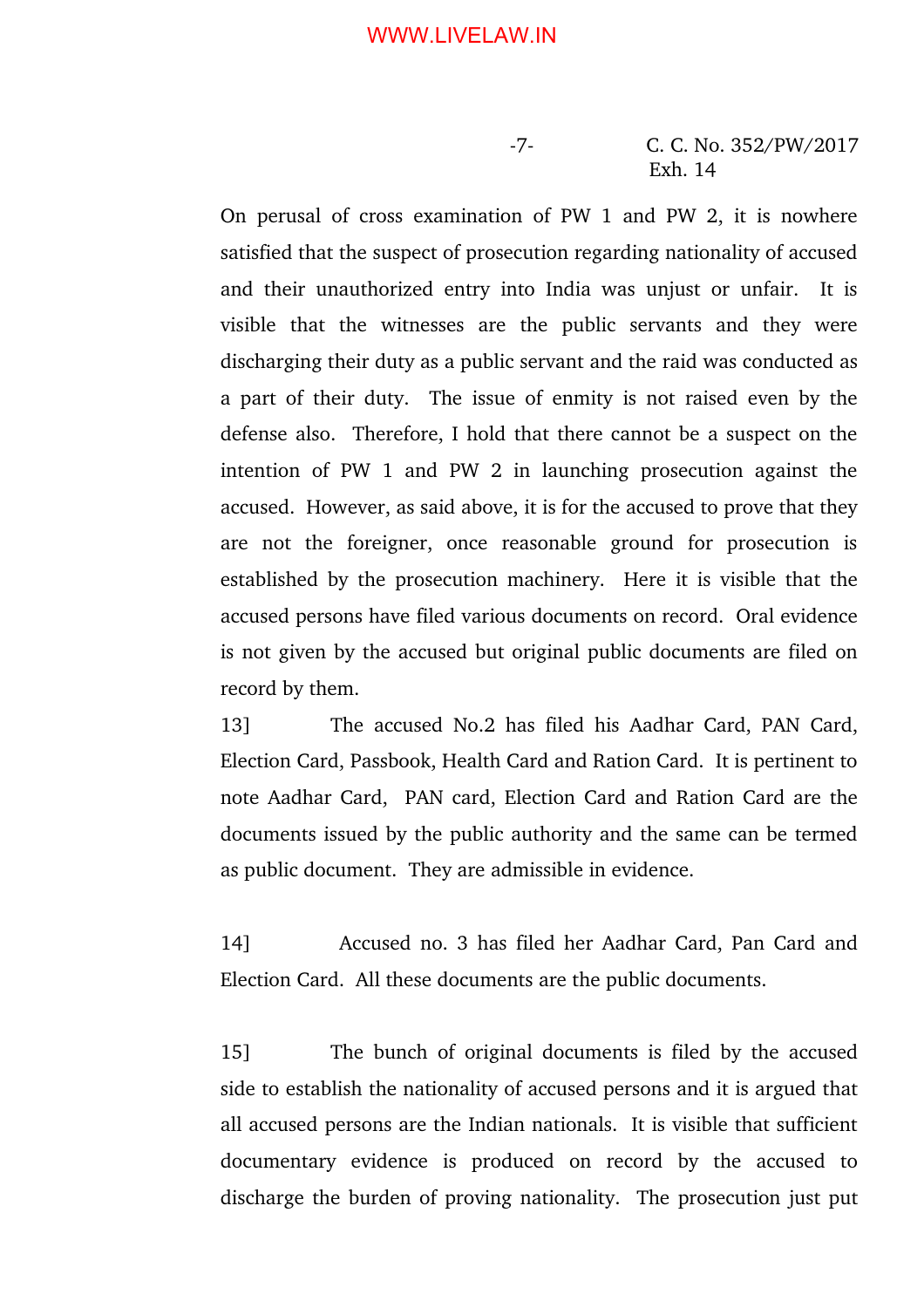8 C. C. No. 352/PW/2017 Exh. 14

the suggestion that these documents are false and fabricated. However, no rebuttal evidence is produced on record by the prosecution to vanish the documentary evidence produced by the accused . It is necessary to note that the aadhar card, PAN card, driving license or ration card cannot be termed as the documents proving the citizenship of any person in a sufficient manner as said documents are not meant for the purpose of citizenship. The birth certificate, domicile certificate, bonafide certificate, passport etc, can be relied upon to establish the origin of any person. Even the election card can be said to be sufficient proof of citizenship as while applying for the election card or voting card, a person has to file declaration with the authority in view of form 6 of Peoples Representation Act to the authority that he is citizen of India and if the declaration is found false, he is liable for punishment. To ,my mind such declaration is sufficient to prove the citizenship unless contrary is proved by the prosecution. Here, it is visible that accused no. 2 and accused no. 3 have filed their original election cards on record. It is not the case of prosecution that the accused no. 2 and 3 have prepared fake documents. Hence, I hold that original Election Cards of accused no. 2 and 3 are sufficient to prove their nationality as an Indian. All these documents which are not rebutted by the prosecution are sufficient to show the Indian citizenship of accused persons. Hence, I hold that the said documents are justified to be relied upon. It is necessary to mention that the person may lie but the documents will never. Hence, I hold that the prosecution has failed to bring any evidence on record to establish that the documents produced by the accused are not genuine.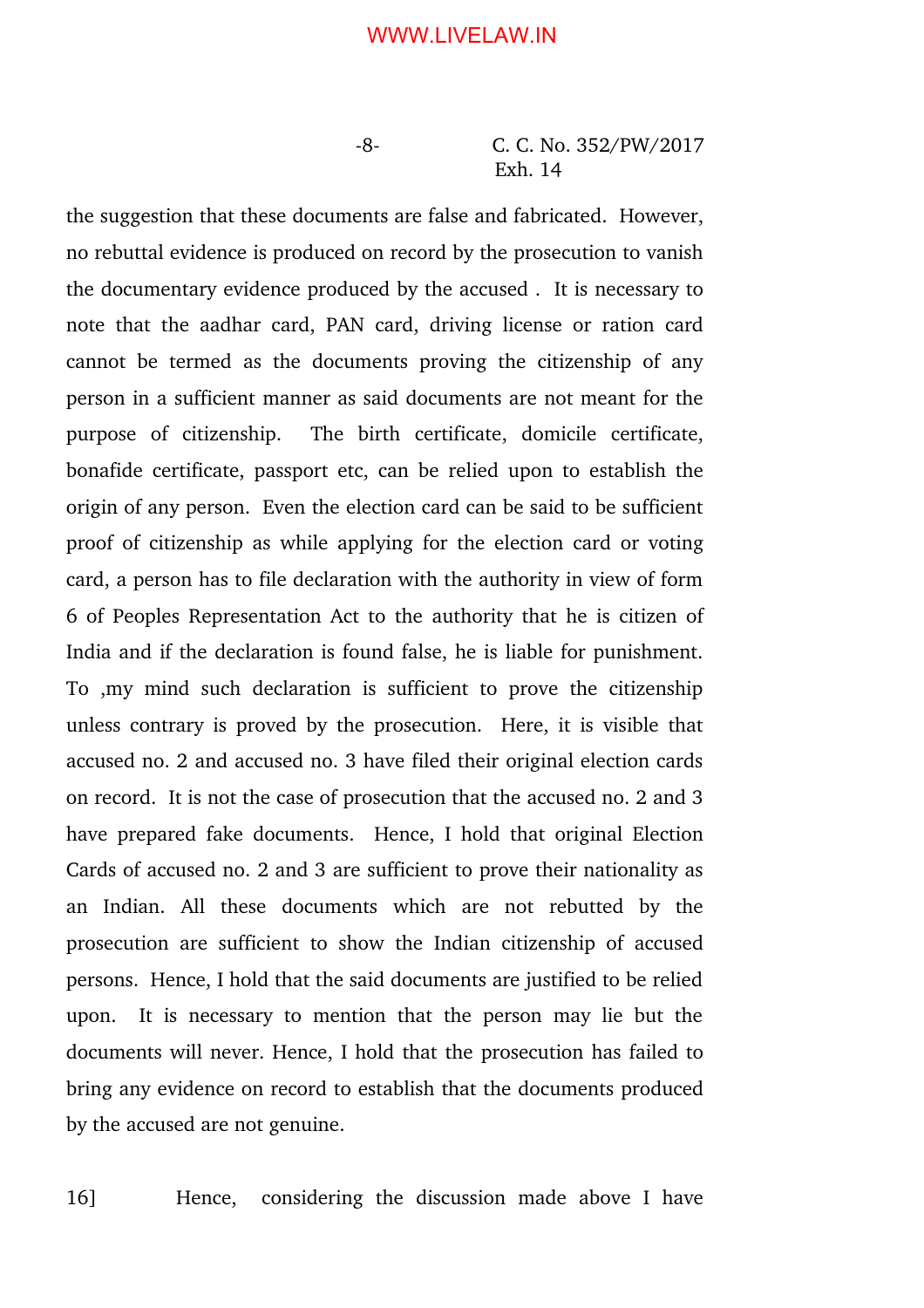arrived at the conclusion that prosecution utterly failed to prove the charges leveled against the accused persons under Rule 3 punishable under Rule 6 of the Passport (Entry into India) Rules, 1950, and under Para 3(1) of the Foreigners Order, 1948 punishable U/Sec. 14 of the Foreigners Act, 1946. Accordingly, I have answered point No. 1 and 2 in the negative.

#### 17] **As to point No.3** :

In view of my negative findings as to point Nos. 1 and 2, the accused Nos. 2 and 3 deserves to be acquitted for the offence under Rule 3 punishable under Rule 6 of the Passport (Entry into India) Rules, 1950, and under Para 3(1) of the Foreigners Order, 1948 punishable U/Sec. 14 of the Foreigners Act, 1946. Hence I proceed to pass the following order :

#### **ORDER**

1) Accused **No.2 Abbas Lalmiya Shaikh** and accused **No. 3 Smt. Rabiya Khatun Abbas Shaikh** are acquitted vide section 248(1) of the Criminal Procedure Code, for the offence under Rule 3 punishable under Rule 6 of the Passport (Entry into India) Rules, 1950, and under Para 3(1) of the Foreigners Order, 1948 punishable U/Sec. 14 of the Foreigners Act, 1946.

2) Bail bonds executed by the accused Nos. 2 and 3 U/sec. 436 of the Criminal Procedure Code are cancelled.

3) Accused Nos. 2 and 3 are directed to execute PR bond of Rs.10,000/- each in compliance of section 437-A of the Criminal procedure Code and it shall remain in force for the next six months